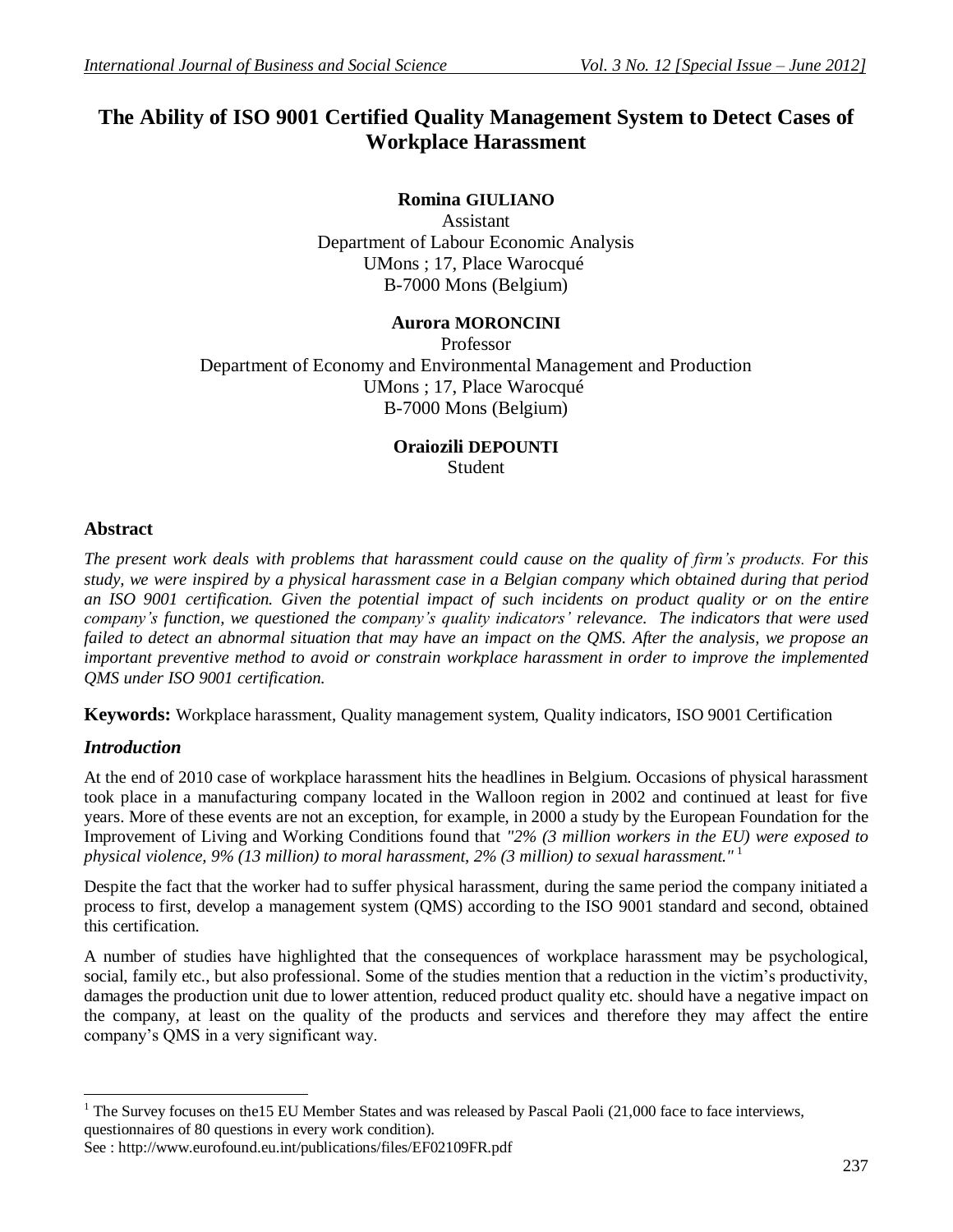The aim of this study is to identify the reasons why quality indicators fail to show malfunctions of QMS as a result of harassment acts during the period of adopting and obtaining the certification. Quality indicators are defined by the company and the observance of the standard's requirements, particularly by internal and external audits of the QMS, in order to fulfill the requirements of the personnel motivation. A question can therefore arise on the role of quality audit and its suitability for detecting harassment problems and problems that begin from harassment, which have significant effects on the QMS of an ISO 9001 certified company.

The purposes of this study is also to analyze the ability of QMS measurements, based on ISO 9001, to detect acts of workplace harassment and to propose a procedure that could identify such acts.

In order to achieve these goals, a literature survey is carried out first, in order to understand the concept of workplace harassment, the range of the phenomenon, the identified consequences on the victims and to point out the respective consequences on company's overall performance. The study continues with the presentation of several legislative measures taken by European, French and Belgian states in order to counteract this phenomenon. Furthermore it is emphasized on the ISO 9001 requirements, which might indicate malfunctions of QMS related to social aspects of the company's activity. In the final part a methodology is proposed in order to identify the facts of workplace bullying in an ISO 9001 certified company under the control and monitoring of its QMS.

The various findings and observations allow us to draw number of significant conclusions about the limits in the liability of companies and auditors in the context of ISO 9001 certification.

## *2. Workplace Harassment*

## **2.1.Definition**

 $\overline{\phantom{a}}$ 

Workplace harassment, moral harassment, social harassment, mobbing, bullying, etc. are some of the terms and meanings appeared in the literature the last two decades in order to describe the repeatedly abusive behavior at the workplace, directed against **one or** more employees with probably negative effects on his/ their health and safety. It was Heinz Leymann (1993) who first used this term to define mobbing. Five years later Hirigoyen introduced this phenomenon to the francophone world in her book *Le harcèlement moral*.

According to Leymann, definitions vary, are rather specific and the concerned causes, facts and conditions can be quite different. The author explains mobbing as a *«sequence -over a period of six months- of purposes and/ or hostile actions, generally expressed or manifested at least once a week, by one or more individuals to any other person»* 2 . He also proposes a list of aggressive behaviors that suit this definition including certain behaviors which are less frequent or repeated in a shorter period and equally destructive. Hirigoyen (1998) defines moral harassment in a more general way: *« any abusive conduct manifesting itself through behaviors, words, acts, gestures and documents that attack someone's personality, that affect an employee's dignity or psychological or physical integrity and that results in a harmful work environment for the employee»*. The two authors have also different views in the relation between harassment and conflict. While the first thinks of mobbing as a result of the escalating conflict, the second believes that moral harassment derives from a person's inability to go for an open conflict.

The general conclusions of all studies have led to rather accurate definitions. Thus, the European Agency for Safety and Health at Work defines workplace harassment as *«a repeated, unreasonable behavior directed towards an employee or group of employees that creates a risk to health and safety»*<sup>3</sup> *.* In The Netherlands, harassment is called *the* «*humiliating, hostile or intimidating attitude in the workplace, which is repeated, frequent and with long duration against the same person which is the victim and he/she can hardly defend him/herself». 4*

<sup>&</sup>lt;sup>2</sup><http://www.psynergie.ch/TravailSante/StressMobbingBurn-out/Mobbing-subir-ou-reagir.pdf> : Cited by Marie-Claude Audétat in collaboration with Carole Chevallay for a documental research, in a text appeared in the number of Novembre 1997 of Psychoscope (FSP)

<sup>&</sup>lt;sup>3</sup> [http://www.cgslb.be/uploads/media/harcelement-au-travail.pdf:](http://www.cgslb.be/uploads/media/harcelement-au-travail.pdf) Le harcèlement au travail, CGSLB (syndicat libéral)

<sup>238</sup> <sup>4</sup>[http://www.cgslb.be/uploads/media/harcelement-au-travail.pdf:](http://www.cgslb.be/uploads/media/harcelement-au-travail.pdf) Le harcèlement au travail, par la CGSLB (syndicat libéral)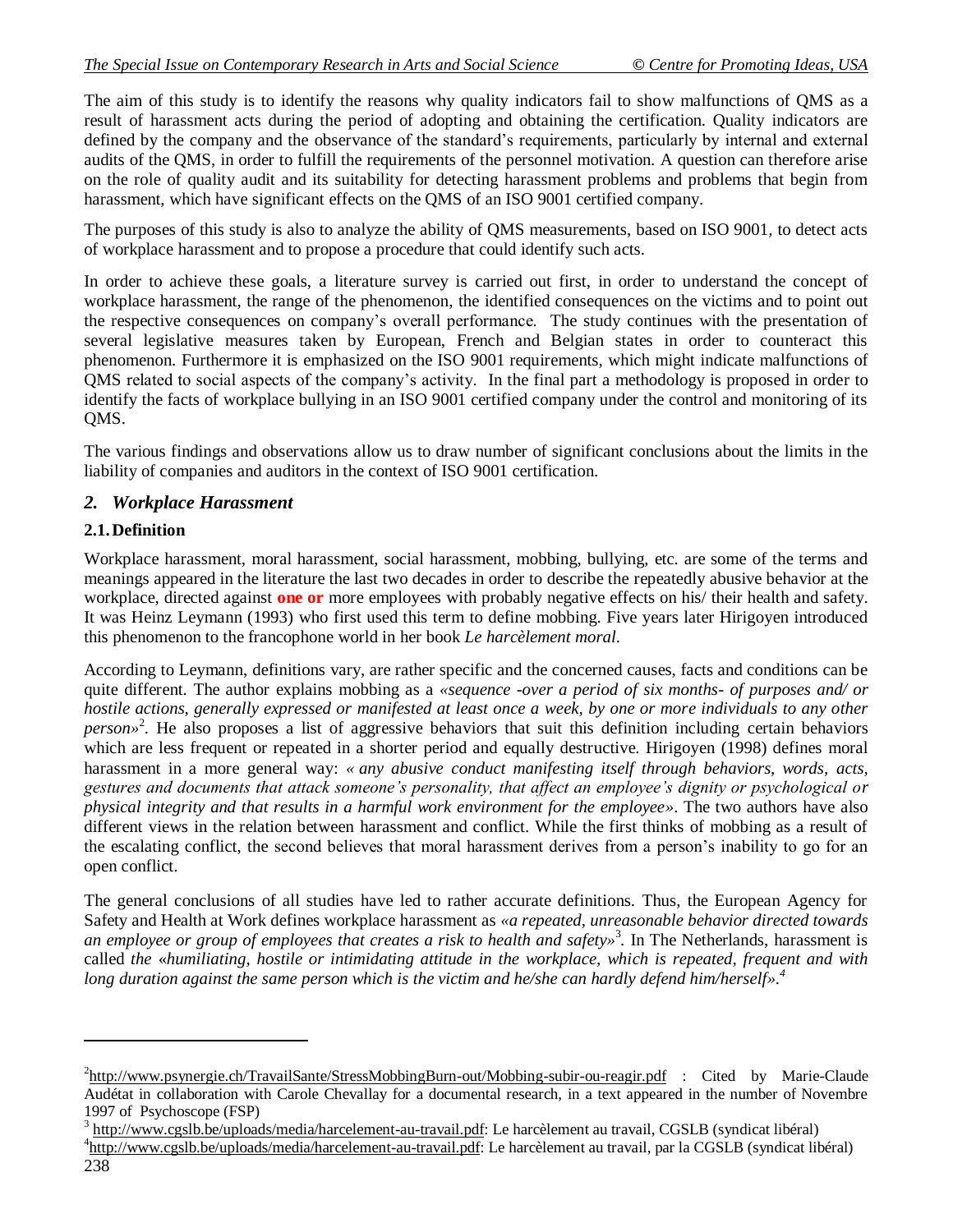According to the article L 122-49 of the French Labor Code<sup>5</sup> and in order to determine the ideas more precisely, Sophie Cachat Bauer, a lawyer from Grenoble, identifies three elements which characterize moral harassment:

- *«*repeated acts (and not an isolated act, even serious)
- a degradation in working conditions
- infringement of rights, dignity, physical health, mental or professional future of the employee».<sup>6</sup>

It is necessary to add that a behavior is called abusive whenever it humiliates, underestimates or threatens the worker. It is always negative, even destructive, and can be verbal. Harassment is moreover characterized by a situation of power violation against the worker who cannot face it.

#### **2.2.Phenomenon range and consequences on the employees**

Workplace harassment is a subjective concept which should not be confused with the degradation of working conditions or stress caused by overwork, situations, which can have similar effects on workers. The estimation of the cause of harassment is therefore very sensitive and the numerical elements should be treated with the utmost attention.

However, according to a study by Securex in 2010, problems related to workplace harassment still count a number of victims in Belgium. In a sample of 1,610 workers, 60 per cent recognized that they had been victims (Table 1). This rate cannot be ignored or taken as less important. In a number of cases, moreover workers accused their superiors as their harassers.

| <b>Concerned Facts</b>    | 2010 | 2009 | 2008 | 2007 | 2006 |
|---------------------------|------|------|------|------|------|
| <b>Moral Harassment</b>   | 13%  | 14%  | 13%  | 13%  | 13%  |
| <b>Aggression Victims</b> | 9%   | 13%  | 14%  | 6%   | 3%   |
| Sexual Harassment         | 1%   | 2%   | 5%   | 3%   | 3%   |
| Discrimination            | 12%  | 12%  | 14%  | 9%   | 9%   |

#### **Table 1: Victims of harassment cases between 2006 and 2010 (% of the total number of workers)**

Source: Securex, 2010.

Under these circumstances, this phenomenon should not be overlooked while it is obvious that physical and moral harassment's consequences in the workplace can be very important if not extremely serious. A non-exhaustive literature review of fourteen studies detected around thirty effects and group effects of workplace harassment (Table 2). The effects can be classified into two categories according to the effects on the individual, his private sphere (Individual effects - Table 2) or as part of his professional sphere (organizational effects - Table 2).

 5 Social modernization law n°*2002-73* dated *17 January 2002*, J.O., n° 15, 18.01.2002

<sup>&</sup>lt;sup>6</sup> <http://jobetharcelement.canalblog.com/archives/2009/04/23/13488305.html>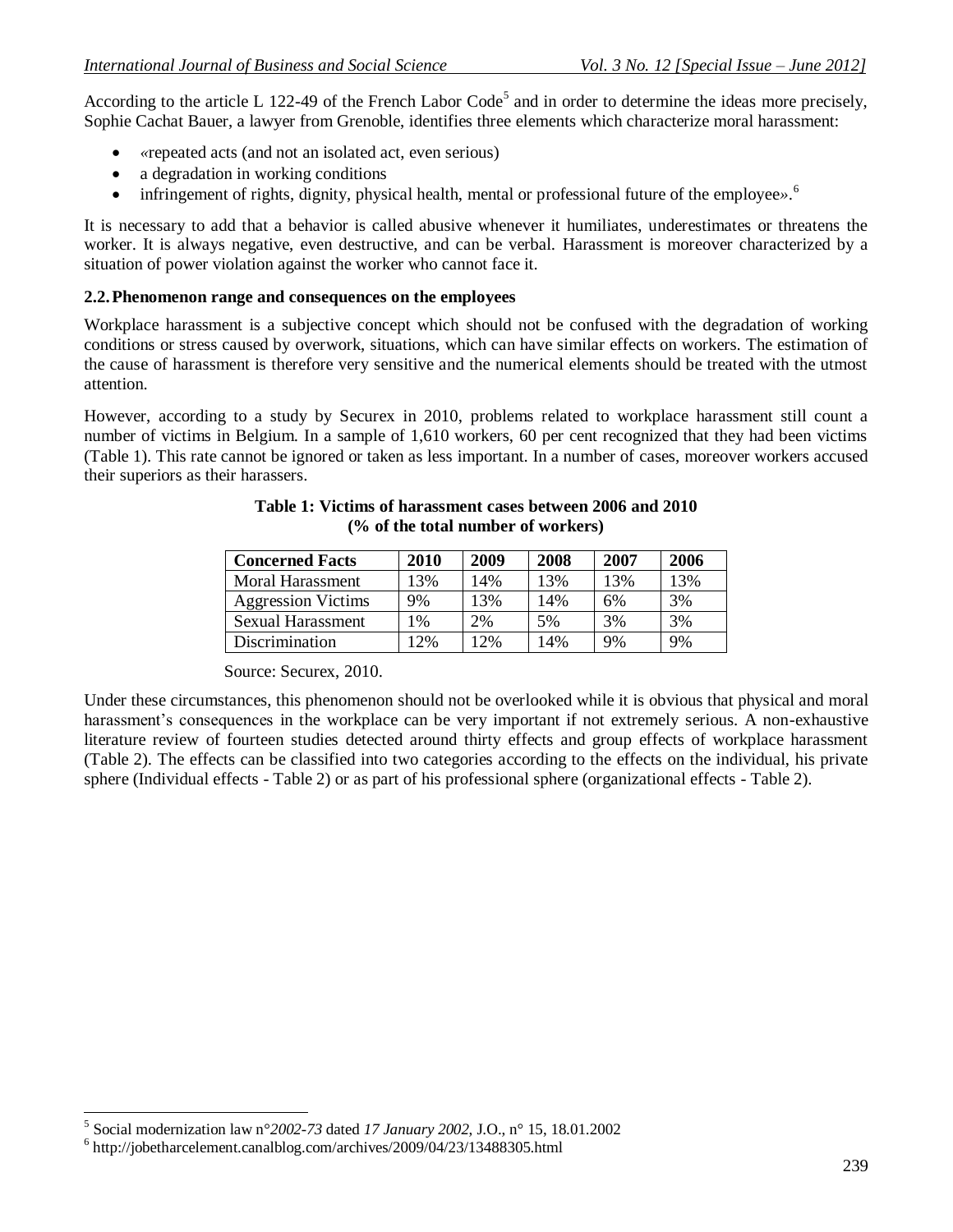| <b>Authors</b>                | $[1]$      | $[2]$      | $[3]$      | $[4]$     | [5]        | [6]       | $[7]$                 | [8]        | [9]        | $[10]$     | $[11]$    | $[12]$     | $[13]$    | $[14]$    |
|-------------------------------|------------|------------|------------|-----------|------------|-----------|-----------------------|------------|------------|------------|-----------|------------|-----------|-----------|
| <b>Individual effects</b>     |            |            |            |           |            |           |                       |            |            |            |           |            |           |           |
| lower mental health           | $\sqrt{}$  | $\sqrt{ }$ |            |           | $\sqrt{}$  |           |                       | $\sqrt{ }$ | $\sqrt{ }$ | $\sqrt{ }$ |           |            |           |           |
| lower physical health         |            | $\sqrt{}$  |            |           | $\sqrt{ }$ |           |                       |            | $\sqrt{ }$ |            |           |            |           |           |
| reduced satisfaction at       |            |            |            |           |            |           |                       |            |            |            |           |            |           |           |
| work                          | $\sqrt{}$  |            |            | $\sqrt{}$ |            |           |                       |            |            |            |           | $\sqrt{}$  |           | $\sqrt{}$ |
| anxiety                       | $\sqrt{}$  |            |            |           |            |           |                       | $\sqrt{}$  |            | $\sqrt{}$  |           |            |           |           |
| depression                    | $\sqrt{}$  |            |            |           |            | $\sqrt{}$ |                       | $\sqrt{}$  |            | $\sqrt{}$  |           | $\sqrt{}$  |           |           |
| aggression                    | $\sqrt{}$  |            |            |           |            |           |                       |            |            |            |           |            |           |           |
| neuroticism                   |            |            | $\sqrt{}$  |           |            |           |                       | $\sqrt{}$  |            |            |           |            |           |           |
| isolation and loneliness      |            |            |            |           |            |           |                       |            |            |            |           |            |           |           |
| (helpless)                    | $\sqrt{}$  |            |            |           |            |           |                       | $\sqrt{}$  |            |            |           |            |           |           |
| lower self-esteem             |            |            | $\sqrt{ }$ |           |            |           |                       |            |            |            |           |            |           |           |
| low self confidence           | $\sqrt{ }$ |            |            |           |            |           | $\sqrt{ }$            |            |            |            |           |            |           |           |
| general stress reaction       | $\sqrt{}$  |            |            | $\sqrt{}$ |            |           | $\sqrt{}$             |            |            |            |           | $\sqrt{ }$ |           | $\sqrt{}$ |
| mental stress reaction        |            |            |            |           |            |           | $\overline{\sqrt{ }}$ |            |            |            |           | $\sqrt{ }$ |           |           |
| negative affectivity          |            |            |            |           |            |           |                       | $\sqrt{ }$ | $\sqrt{ }$ |            |           |            |           |           |
| somatisation disorder         |            |            |            |           |            |           |                       | $\sqrt{}$  |            |            |           |            |           |           |
| adjustment disorder           |            |            |            |           |            |           |                       |            |            | $\sqrt{ }$ |           |            |           |           |
| post-traumatic stress         |            |            |            |           |            |           |                       |            |            |            |           |            |           |           |
| disorder                      | $\sqrt{}$  |            |            |           |            |           |                       |            |            | $\sqrt{}$  | $\sqrt{}$ |            | $\sqrt{}$ |           |
| cardiovascular disease        |            |            |            |           |            |           |                       |            |            |            |           | $\sqrt{ }$ |           |           |
| loss of income and            |            |            |            |           |            |           |                       |            |            |            |           |            |           |           |
| additional expenditure        |            |            |            |           | $\sqrt{}$  |           |                       |            |            |            |           |            |           |           |
| other psychopathologic        |            |            |            |           |            |           |                       |            |            |            |           |            |           |           |
| symptoms                      | $\sqrt{}$  |            |            |           |            |           |                       |            |            | $\sqrt{}$  |           | $\sqrt{}$  |           |           |
| psychosomatic symptoms        | $\sqrt{ }$ |            |            |           |            |           |                       |            | $\sqrt{ }$ | $\sqrt{ }$ |           |            |           |           |
| behavioral symptoms           |            |            |            |           |            |           |                       |            |            | $\sqrt{}$  |           |            |           |           |
| <b>Organizational effects</b> |            |            |            |           |            |           |                       |            |            |            |           |            |           |           |
| sickness absence              | $\sqrt{}$  | $\sqrt{ }$ |            |           | $\sqrt{}$  |           |                       |            |            |            |           |            |           | $\sqrt{}$ |
| premature retirement          | $\sqrt{ }$ |            |            |           | $\sqrt{}$  |           |                       |            |            |            |           |            |           |           |
| replacement costs in          |            |            |            |           |            |           |                       |            |            |            |           |            |           |           |
| connection with labor         | $\sqrt{}$  |            |            |           | $\sqrt{}$  |           |                       |            |            |            |           |            |           | V         |
| turnover                      |            |            |            |           |            |           |                       |            |            |            |           |            |           |           |
| grievance and litigation/     |            |            |            |           |            |           |                       |            |            |            |           |            |           |           |
| compensation costs            | $\sqrt{}$  |            |            |           | V          |           |                       |            |            |            |           |            |           |           |
| reduced                       |            |            |            |           |            |           |                       |            |            |            |           |            |           |           |
| performance/productivity      | $\sqrt{}$  | $\sqrt{}$  |            |           | $\sqrt{}$  |           |                       |            |            |            |           |            |           |           |
| loss of public goodwill and   |            |            |            |           |            |           |                       |            |            |            |           |            |           |           |
| reputation                    | $\sqrt{ }$ |            |            |           | $\sqrt{ }$ |           |                       |            |            |            |           |            |           |           |
| Intention to leave            |            | $\sqrt{ }$ |            |           |            |           |                       |            |            |            |           |            |           |           |
| lower organizational          |            |            |            |           |            |           |                       |            |            |            |           |            |           |           |
| satisfaction                  |            |            |            |           |            |           |                       |            |            |            |           | $\sqrt{ }$ |           |           |
| damage to equipment and       |            |            |            |           |            |           |                       |            |            |            |           |            |           |           |
| production resulting from     |            |            |            |           | $\sqrt{}$  |           |                       |            |            |            |           |            |           |           |
| accidents and mistakes        |            |            |            |           |            |           |                       |            |            |            |           |            |           |           |

| Table 2: Harassment effects to individuals and organizations |  |  |  |
|--------------------------------------------------------------|--|--|--|
|--------------------------------------------------------------|--|--|--|

[1] Di Martino V. and al (2003). [2] Hoel, H. and Cooper C. L. (2000). [3] Vartia M. (1996). [4] Einarsen S. and al (1994). [5] Hoel H. and al (2001). [6] Niedhammer I. and al (2006). [7] Vartia M. (2001). [8] Hansen A. M and al (2006). [9] Mikkelsen E. G. and Einarsen S. (2002). [10] Cassitto M. G. and al (2003). [11]Leymann H. and Gustafsson A. (1996). [12]Vartia M. (2004). [13] Mikkelsen E. G., Einarsen S. (2002). [14] Hauge and al (2010).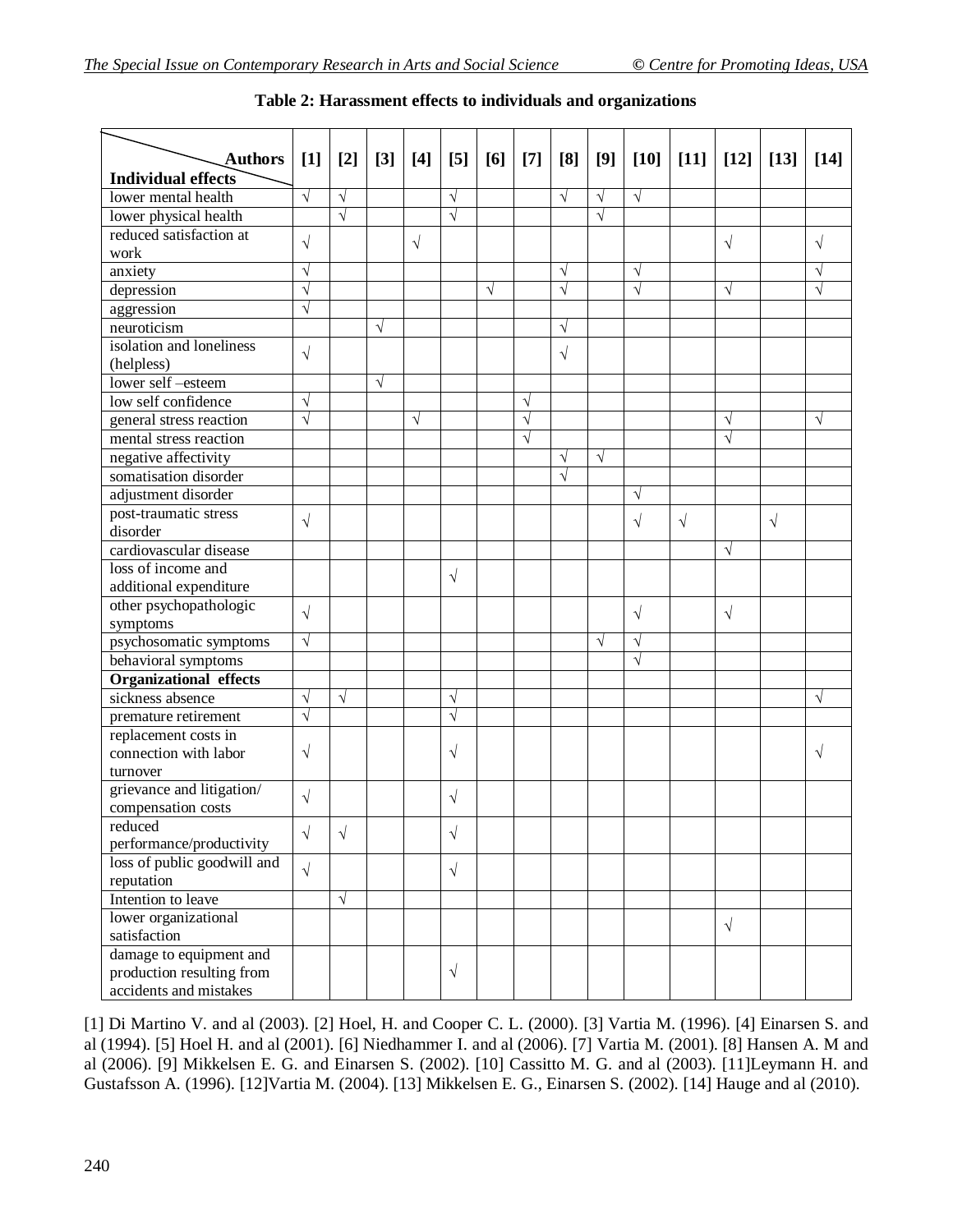# **2.3.Harassment and its impact on the organization**

Among fourteen reviewed studies, five identified the effects workplace harassment on the organization. The consequences range from "simple" sickness absence to equipment and production damage, through situations which influence as much the workers themselves as the company's productivity and profitability. Organizational impacts that were identified in the five studies are listed in Table 2 and can actually be classified into two categories depending on the employee (sickness absence, premature retirement, intention to leave, grievance and litigation) or the company (replacement costs in connection with labor turnover, compensation costs in case of litigations, reduced performance/productivity, loss of public goodwill and reputation lower satisfaction of the organization, damage to equipment and production resulting from accidents and mistakes).

In other words, the incidents of physical harassment at the workplace have a financial cost for organizations. In addition, the analysis of previous studies (Table 2) highlights the link between acts of workplace harassment and quality of company's products and services. Even if they are not easily measurable, the incurred costs to the company could be quite important depending on the seriousness of the harassment situations. On the other hand, the media coverage of workplace harassment affects company's image. The consequences of bullying also affect the company's profitability and have indirect effects on the quality of products and services (Hoel & Cooper, 2000; Hoel, Sparks & Cooper, 2001**);** these findings come in line with those of Di Martino and al. (2003). Finally, the literature shows that victims are not the only effected personnel members. Vartia (2001 and 2004) has highlighted the negative impact of harassment on the observers of bullying. Einarsen and al. (1994) also showed that the perpetrators have more stress at work than the victims and that harassment is often a result of a stressful workplace environment.

In conclusion, harassment incidents do not affect only the victims, but they also affect the entire personnel and the company's performance largely.

# *3. ISO 9001standard*

# **3.1.Objectives and general principles<sup>7</sup>**

Without going into a detailed description of the standard, in this part the principles that underlie the standard and its main features are mentioned, in order to highlight its social aspects and requirements**.** It is almost a quarter of a century since the creation of the first version of the 9001 standard. It was revised several times until 2008 when the last version was implemented. The 9001 standard is generic and applicable to all organizations regardless their type, legal form, size, sector of activity, products, services etc. It defines the requirements for implementation and function of QMS which must be based on the Deming Cycle (or PDCA cycle). The objective of standard is double: On one hand, the QMS must prove its ability to provide a product or a service in a consistent way, in order to satisfy the customer requirements, without omitting the regulatory requirements which are applicable for that. On the other hand, the QMS should aim both to the continuous improvement of customer satisfaction and the organization processes. In that way the conformity of the provided products and services and the customer requirements' continuous improvement must be satisfied.

The ISO 9001 certification is based on eight principles<sup>8</sup>: customer focus, leadership, involvement of people, process approach, system approach to management, continual improvement, factual approach to decision making and mutually beneficial supplier relationships.

The system of quality management must therefore satisfy a set of requirements taking into account the social dimensions. Specifically, the QMS cannot be designed without taking into consideration the social aspects of the activity, in which the requirements of leadership, employee involvement, process approach, continuous improving and factual approach to decision making are included. Igalens and Peretti (2008) highlighted that *«the audit work according to QMS clauses must integrate the social audit largely».* 

## **3.2.Evaluation of QMS's performance**

Any company which has an objective to implement an efficient QMS should develop its own quality policy and ensure that it:

<sup>&</sup>lt;sup>7</sup> Section based on the text of ISO 9001 :2008 standard

<sup>8</sup> According to ISO 9000:2005 (http://www.iso.org/iso/qmp)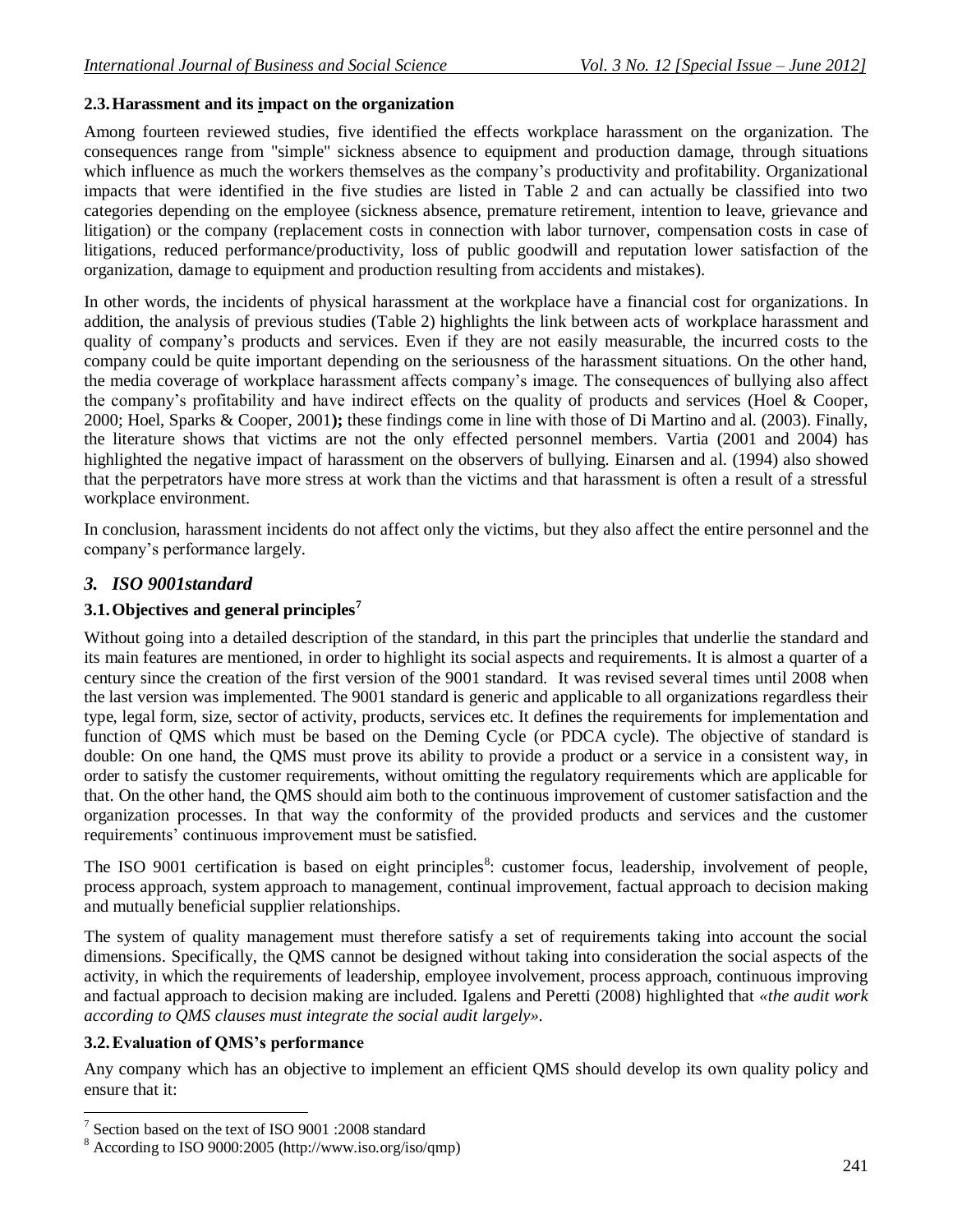- provides a framework for setting up and reviewing quality objectives;
- is communicated, understood and established in all structures of the organization (Boutry, 2000).

There are several tools to monitor and evaluate the performance of QMS like quality indicators and internal and external audits.

The Italian standard UNI 11097:2003<sup>9</sup> defines quality indicators as the qualitative and/or quantitative information on an examined phenomenon and processed result. There are different types of indicators which can determine the effectiveness of the QMS in an organization. These indicators should be considered as tools for beneficial improvement for each type of organization (Doucet, 2008). These indicators allow to confirm if the quality objectives are satisfied (Franceschini and al., 2007) and problems within a company can be detected in order the specialists interfere. The quality indicators can be particularly useful to the auditors who control the QMS as long as they are designed to detect any problems or mistakes of the QMS. A great variety of quality indicators can be defined by each organization according to its own characteristics in quality policy, quality objectives, zone of interest<sup>10</sup>, factors of performance and the objectives of the process (Franceschini and al ., 2007).

Although the company is free to define its own indicators, there is not always a perfect indicator (Boutry, 2000, Franceschini and al, 2007). The indicators which are defined by an enterprise must be *« technically and conceptually capable to measure with acceptable accuracy the cases that they are supposed to measure and that they remain appropriate in the current deployment of the quality policy»* (Boutry, 2000) and should also lead to regular monitoring. The observation of quality indicators gives information about the quality of the offered products and services and constitutes the proof for the proper function of the QMS. A company's reputation is not built on the price of its products but on their quality as *«the quality remains, the price is forgotten» (*Michel Audiard in Boutry, 2000).

Although it is impossible to achieve an exhaustible registration of indicators which can be selected by the companies, a literature review permits to create a small list with the ones that are mostly used or mostly common (Doucet, 2008):

- evolution of defect rates and the associated costs;
- costs associated with preventive measure;
- delay of solving problems;
- quality of the workforce by measurement, for example the number of pieces produced per employee;
- employee's motivation by measuring, particularly absenteeism and turnover rates of personnel;
- number of control considered / number of controls carried out;
- number of repaired products / number of products;
- number of discarded (rejected) products / number of products;
- number of declassed products / number of product;
- cost of non-conforming products / total cost of products;
- number of products in derogation / number of products;
- customer satisfaction, a parameter that can be measured taking into account both the customer's opinion and the services with/ without defects.

The examination of this list shows an inadequacy to estimate and evaluate the personnel involvement regularly. However, the socially directed indicators could probably show the problems that affect company's personnel, and therefore QMS or quality of products and services. Without the use of the appropriate indicators it is impossible to identify any non-conformed issues which affect the quality negatively.

## **3.3.Limits of ISO 9001 standard**

It is obvious, that the primary objective of ISO 9001 certification is not to identify social problems in a company. A non–exhaustive literature review shows a lack of consensus among the authors who carried out their studies regarding the impacts of implementing a QMS according to ISO 9001 (Table 3).

 $\overline{a}$ <sup>9</sup> The standard of l'Ente Nazionale Italiano di Unificazione

<sup>&</sup>lt;sup>10</sup> Including market competitiveness, customer satisfaction, market share, economic/ financial results, quality, reliability and service, flexibility of industrial systems and "supply services", research and development, progress and innovation, management, human resources development, internal and external communications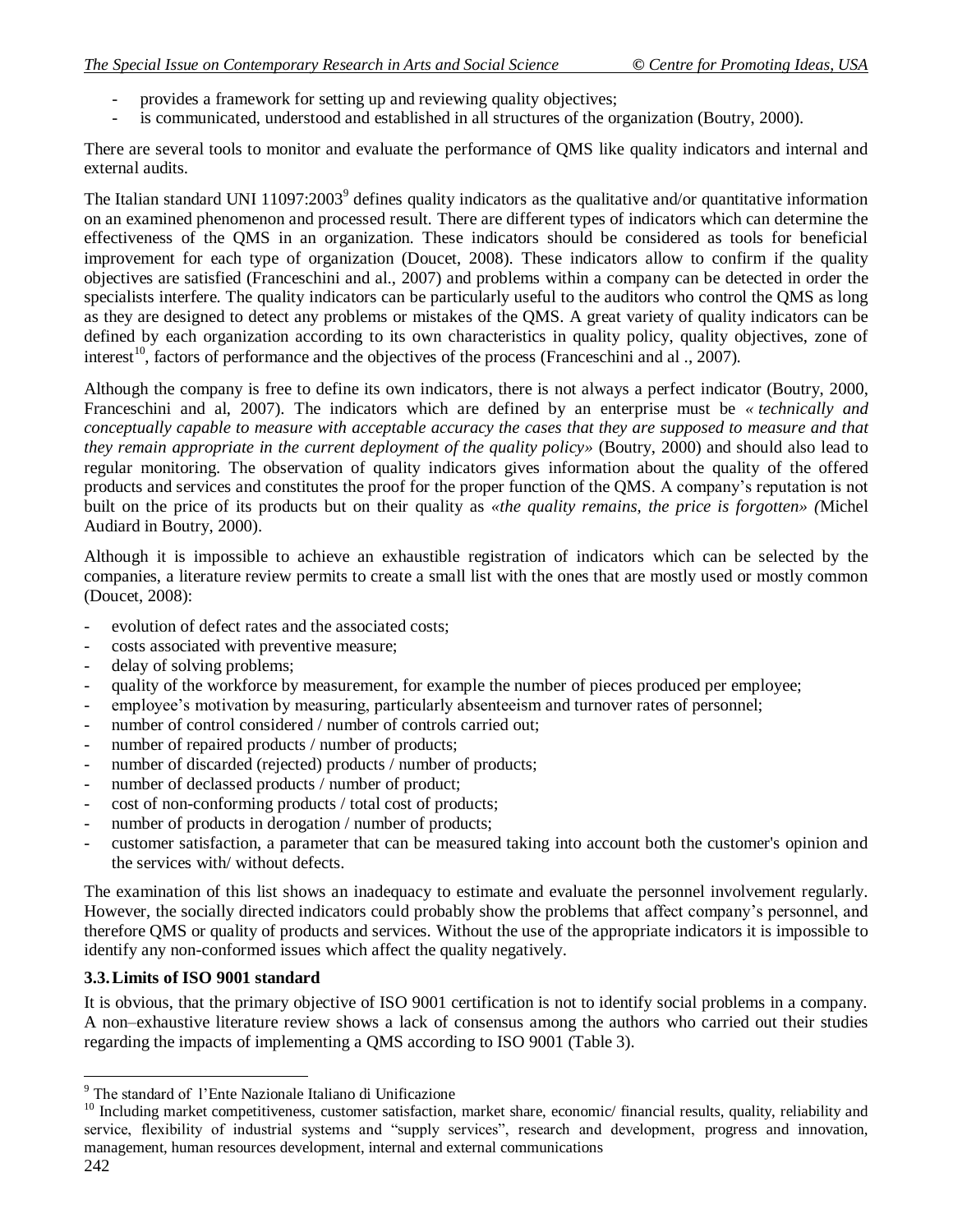Nevertheless, the existence of a number of specific indicators to measure the staff involvement during implementation and function of the QMS is the proper way to ensure an adequate measure regarding personnel issues requirements of the standard.

| <b>Authors</b>             | <b>Positive impacts</b>                        | <b>Negative Impacts</b>                                                                                      |
|----------------------------|------------------------------------------------|--------------------------------------------------------------------------------------------------------------|
| Sharma (2005)              | · Significant improvements in profit margin,   |                                                                                                              |
|                            | growth in sales, and earnings per employee.    |                                                                                                              |
| Douglas and al (2003)      | • Not unnecessary bureaucracy.                 |                                                                                                              |
|                            | • A correct financial investment.              |                                                                                                              |
| Feng and al (2007)         | • A positive significant effect on operational |                                                                                                              |
|                            | performance                                    |                                                                                                              |
|                            | • A Positive effect on business performance.   |                                                                                                              |
| Levine and Toffel (2009)   | • Improvement in workplace security            |                                                                                                              |
|                            | · Increased sales and annual earnings per      |                                                                                                              |
|                            | employee.                                      |                                                                                                              |
| Martinez-Lorente<br>and    |                                                | • Increased costs.                                                                                           |
| Martinez-Costa (2004)      |                                                | • Lack of employee motivation because of<br>excessive bureaucracy.                                           |
| Martínez-Costa<br>and      |                                                | ROA <sup>11</sup><br>and<br>$\bullet$ Less<br>earnings<br>after                                              |
| Martínez-Lorente (2007)    |                                                | certification.                                                                                               |
|                            |                                                | · No differences in sales before and after                                                                   |
|                            |                                                | certification.                                                                                               |
| Naveh and Erez (2004)      | • A personnel more attentive to details.       | effect<br>• Negative<br>the<br>personnel<br><sub>on</sub><br>innovation attitude.                            |
| Souris $(2004)$            |                                                | · Ignorance of basic indicators for the                                                                      |
|                            |                                                | company on internal results (not value<br>added) and external (commercial results<br>and strategic choices). |
|                            |                                                | • Not constraint of formalization and process<br>classification.                                             |
|                            |                                                | · Not integrated solutions for the problems                                                                  |
|                            |                                                | (only the upper part of the iceberg).                                                                        |
| Terlaak and King (2006)    | • Faster grow to certified facilities.         |                                                                                                              |
| Terziovski<br>and<br>Power | • Promotion<br>and facilitation of quality     |                                                                                                              |
| (2007)                     | culture.                                       |                                                                                                              |
|                            | • Improvement of business performance.         |                                                                                                              |
| Wayhan and al (2002)       |                                                | · Not financial advantage over the non-<br>certified rivals.                                                 |
| Zurich Continental Europe  | • Client Satisfaction.                         |                                                                                                              |
| Corporate (2003)           | • Improvement of the company brand image.      |                                                                                                              |
|                            | • No contestation to the expertise of the      |                                                                                                              |
|                            | company.                                       |                                                                                                              |
|                            | • Attestation of the conformity of the         |                                                                                                              |
|                            | requirements in regard to the security of      |                                                                                                              |
|                            | products, work etc.                            |                                                                                                              |
|                            | • Complete documentation and transparency      |                                                                                                              |
|                            | of process.                                    |                                                                                                              |

|  |  | Table 3 : Impacts of the implementation of ISO 9001 on organizations |
|--|--|----------------------------------------------------------------------|
|  |  |                                                                      |

The thorough examination of Table 3 reveals that the identified effects are subjective enough and can vary from company to company as well as the motivations to obtain ISO 9001 certification. Some companies need the certification only to satisfy the requirements of their clients and others because they believe in the benefits that the standard offers.

 $\overline{\phantom{a}}$ 

 $11$  Return On Assets (ROA)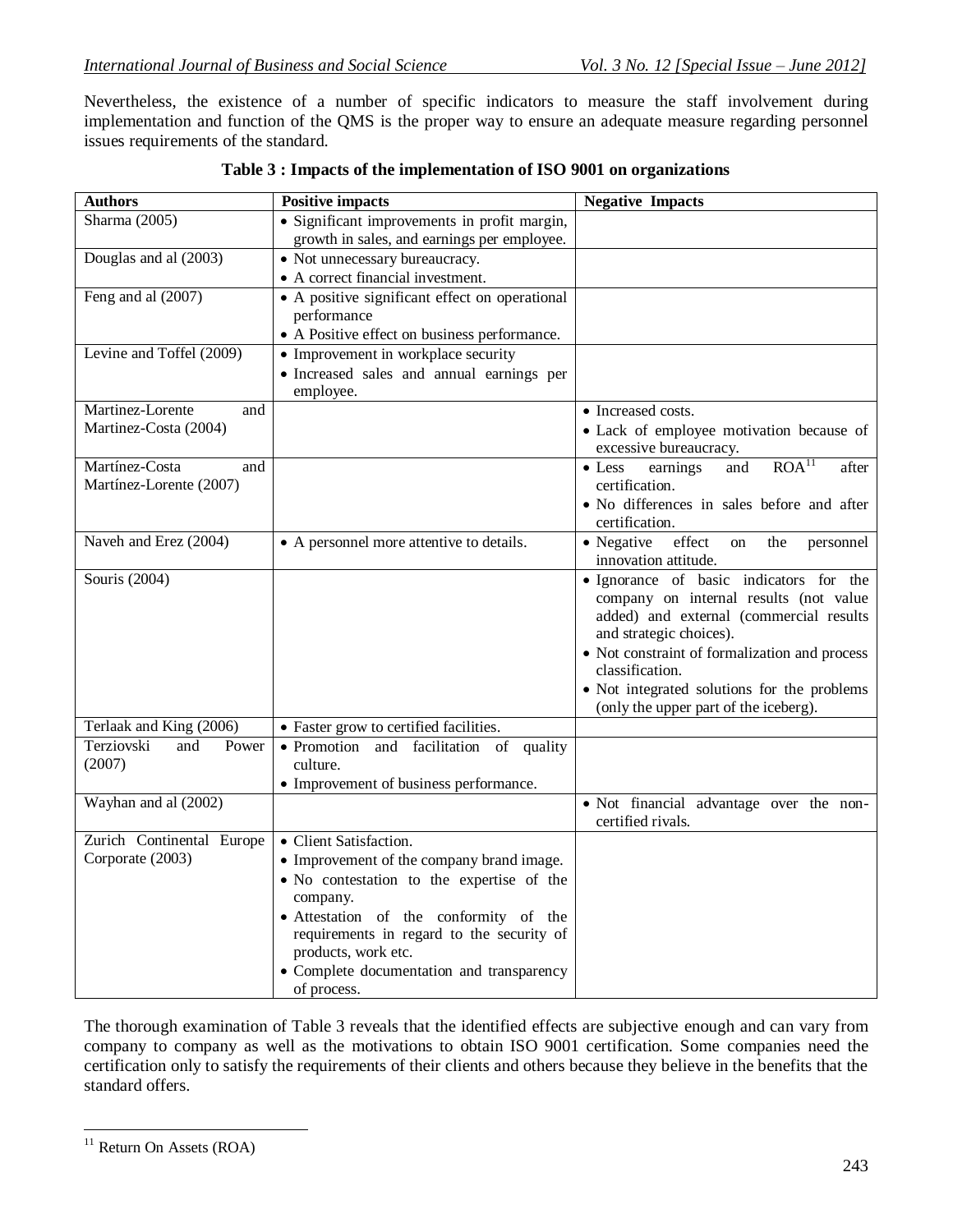Besides to the real benefits of implementing a QMS according to ISO 9001, it is important to mention that the company's stakeholders have a responsibility which is variable and limited. If the primary stakeholders shareholders, employees, suppliers and customers (Igalens & Point, 2009) - have a primordial role to play in the perpetuation of the enterprise, the secondary stakeholders - media, consumers and other pressure groups (Igalens & Point, 2009) – nowadays hold a role which is more and more important in a company's life (Clarkson, 1995). Dowling (2001) who classifies stakeholders into four categories underlines the important role that standards' developers and certification bodies may play.

# *4. QMS and importance of workplace harassment incidents*

#### **4.1. Questioning**

 $\overline{\phantom{a}}$ 

All the above provides a good background and a reason to identify the responsibilities of external and internal auditors and take into consideration the involvement of personnel during the implementation of a QMS regarding ISO 9001 requirements. The previous mentioned concern is justified, especially because of the position of the International Organization for Standardization (ISO) in 2010. ISO determined the implications for personnel regarding the requirements of personnel involvement. The importance of impediments' analysis was also underlined in order to secure the efficient performance of personnel and the opportunity to freely discuss problems and ask questions that may arise<sup>12</sup>.

The objective is therefore to understand if the auditors notice these types of components during the internal or external audits which are realized in the level of monitoring and control of the QMS. It is also important to understand if the available evidence permits the detection of workplace harassment cases, including direct or indirect impacts on the quality of products/ services and on the entire QMS. In other words, the posed queries appear to know if a properly designed QMS is able to uncover problems related to workplace harassment. Depending on the case, we propose a sensitive tool to draw the auditors' attention towards possible problems in order to detect system malfunctions.

#### **4.2. Analytical framework and methodology**

In order to answer those questions, an experimental study was carried out on a harassment case occurred in the late 2010 in a Belgian company as mentioned in the introductory section. In order to identify the characteristics of the respective company and the peculiarities of its QMS, an interview was conducted with the company's managers. Apart from other queries it was also inquired to mention the products' controls, the manufacturing process' levels which are controlled, the used quality indicators, etc.

The media reviews also provided us the required information to complete our review concerning the circumstances under which the harassment incidents occurred.

Finally, the proposed detection tool has been developed in collaboration with a specialized psychologist in issues of workplace harassment.

#### **4.3. Case study: Applicability of the QMS and quality indicators**

The present case study has been carried out for a period of 2 years starting from the early 2005, when the incidents of harassment started, until the end of 2007 which is coinciding with the period of cessation of those acts and the obtainment of the ISO 9001 certification. The procedure for setting up the QMS also started in the early 2005. It is quite disconcerting that while obtaining the ISO certification there was not any detection of the existing harassment problems. The QMS set up by the company is focused on the product, which must satisfy the requirements of the client in all areas (Table 4).

<sup>244</sup> <sup>12</sup>http://www.iso.org/iso/fr/iso\_catalogue/management\_and\_leadership\_standards/quality\_management/qmp/qmp-3.htm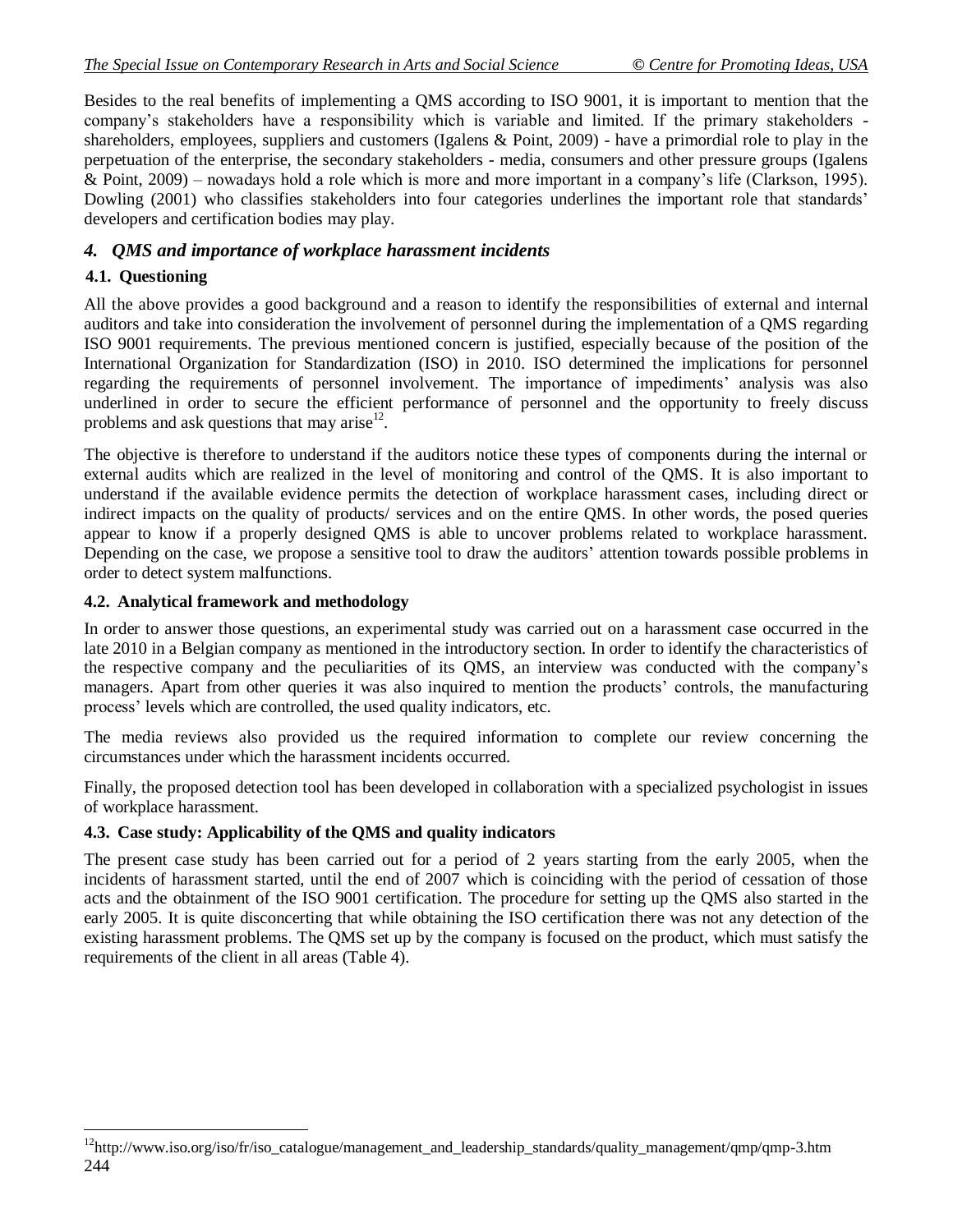| <b>Level</b>         | Input                                                    | Elements controlled or actions taken                                                                                                                               | <b>Release Elements</b>                                                                    |
|----------------------|----------------------------------------------------------|--------------------------------------------------------------------------------------------------------------------------------------------------------------------|--------------------------------------------------------------------------------------------|
|                      | <b>Elements</b>                                          |                                                                                                                                                                    |                                                                                            |
| <b>Planification</b> | Order<br>$\bullet$<br>book.<br><b>Sales</b><br>forecast. | Formulation of product<br>٠<br>Control of raw materials.<br>Organization of production<br>tools.<br>Organization<br>of<br>human<br>unemployment,<br>resources,     |                                                                                            |
|                      |                                                          | temporary employees.                                                                                                                                               |                                                                                            |
| <b>Realisation</b>   |                                                          | Input of raw materials.<br>Receipt of raw materials.<br>Quality control of<br>raw<br>$\bullet$<br>materials (certificates, tests,<br>$etc.$ ).                     | Acceptance of raw materials.<br>Downgrading of raw materials<br>with complaint to supplier |
| <b>Production</b>    |                                                          | Mixture of raw materials, if<br>٠<br>necessary.<br>Implementation<br>of<br>raw<br>materials.<br>Realization of quality test at<br>٠<br>every level of the process. | Acceptance of the product at all<br>stages of implementation.                              |

|  |  | Table 4: QMS of the studied company |
|--|--|-------------------------------------|
|  |  |                                     |

The company adopted several indicators including the defect rate, the ratio "number of complaints received / number of manufactured products" and the ratio "number of rejected products / number of manufactured products". If a negative evolution is the case**,** these indicators could be a sign for the existence of social problems within the company.

The above indicators are among the most commonly used indicators by companies in order to identify nonconformities or malfunctions of the QMS. The performance of the company is studied on the basis of these indicators. Among the others, the results of these studies could show incidents of harassment. For example, the negative development in defect rate, in the ratio "number of complaints received / number of manufactured products" and "number of rejected products / number of manufactured products" could have a positive or negative connection with some employees directly - or not - linked to production. The fact that these indicators are negative can also be caused by: a fault in the product manufacturing chain which affects the quality of the offered product; a mismatch between the training of the personnel for the occupied place; a rate of inadequate production, etc. The negative performance of these three indicators can be explained for diverse reasons as to identify cases of harassment at work within the studied company.

## **4.4. Proposed tool for detection**

The results of the analysis in the Belgian company's case show clearly that the QMS, although it had received ISO 9001, has a small interest in the social issues that may impact the product quality. The company's quality indicators by the company are too general to be capable of pointing harassment situations. In addition, during external audits, the auditors examine the QMS, its function and its conformity with the requirements of the standard and they pay little attention to the evolution of quality indicators defined by the company<sup>13</sup>. Under these circumstances the fact that the realized internal and external company audits during the period of 2005-2007 (period of implementation and certification of QMS) did not identified incidents of workplace harassment is not a surprise. The auditors cannot draw conclusions based on the documentation and records (including development of quality indicators) which are available to them or based on the findings on the shop floor.

To detect problems, like physical harassment in the workplace, it is necessary to have specific indicators in the framework of the implemented QMS or, alternatively, to have several "classic" indicators to be possible to reveal social dysfunction.

 $\overline{\phantom{a}}$ <sup>13</sup> Information provided on the basis of acquired experience at the Faculté Warocqué d'Economie et de Gestion (UMONS) during the ISO 9001certification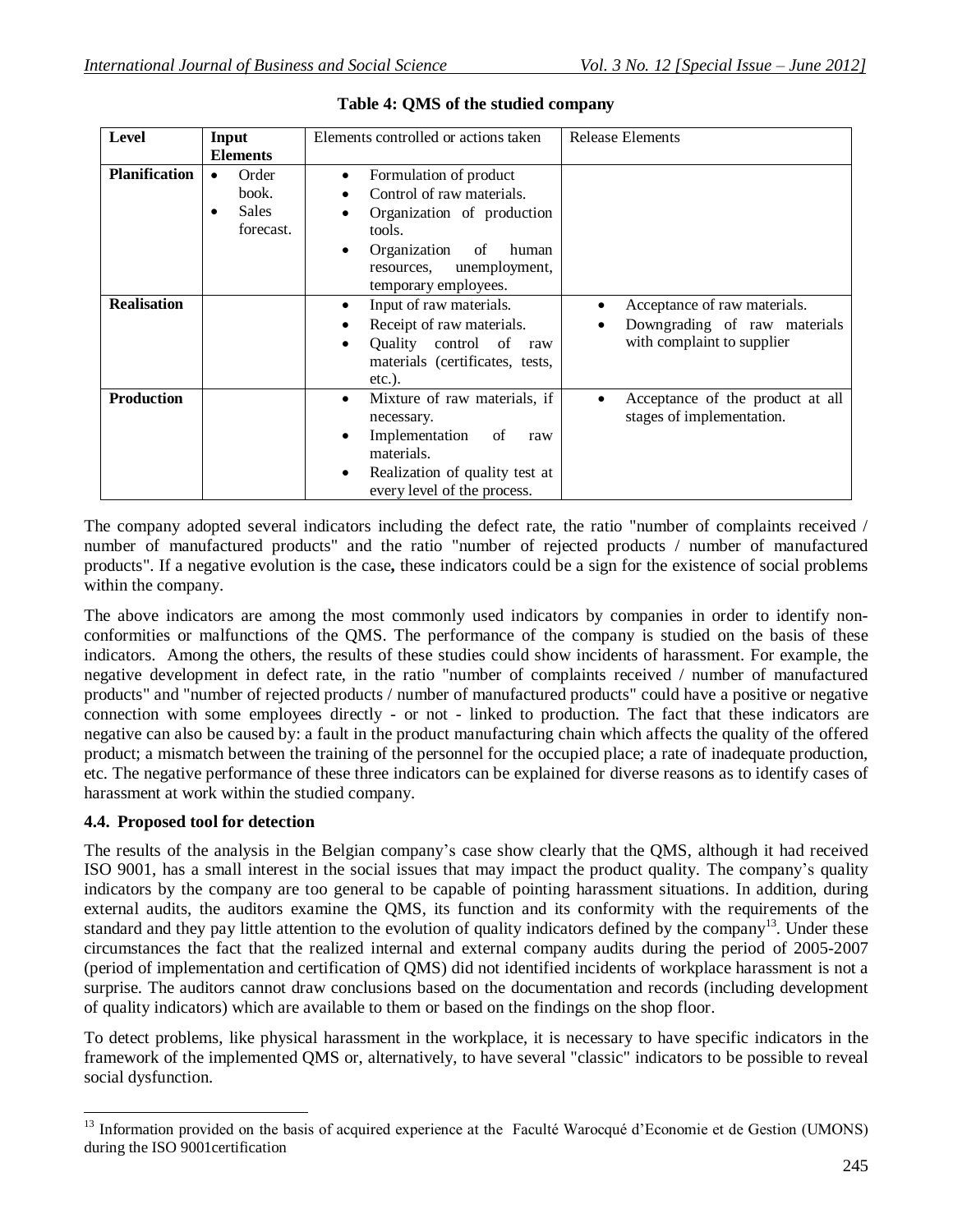Considering the effects of harassment on victims (Table 2), three "classic" quality indicators might be selected in order to identify cases of harassment. Thus, an abnormal evolution of the rate of absenteeism, turnover (rotation) and staff satisfaction should not be omitted, as these rates could indicate a problem which affects the personnel motivation. Despite this a further analysis could probably lead to point out problems of harassment.

Besides the measurement and monitoring of these three ratios it is proposed to hand over to all staff an anonymous questionnaire at least once a year in order to identify incidents of ill-being (Table 5). Specifically, questions 2, 3, 7 and 8 can highlight a situation of stress, demotivation, depression, anxiety etc and effects to both physical and mental health. Considering that the every person is clearly positioned, we propose a weighting scale with four answer levels: «Very dissatisfied», « Somewhat unsatisfied», « Somewhat Satisfied» and « Very satisfied » (questions from 1 to 6).

#### **Table 5: Type of anonymous questionnaire**

|    | 1. How satisfied are you by your job profile?                                  |  |
|----|--------------------------------------------------------------------------------|--|
|    | tasks to realize<br>$\Omega$                                                   |  |
|    | responsibility<br>O                                                            |  |
|    | flexibility<br>$\circ$                                                         |  |
|    | variety<br>$\circ$                                                             |  |
|    | others (precisely)<br>$\circ$                                                  |  |
| 2. | How satisfied are you with the work environment                                |  |
|    | relations with colleagues<br>$\circ$                                           |  |
|    | relations with supervisors<br>$\circ$                                          |  |
|    | relations with the rest of hierarchy<br>$\circ$                                |  |
|    | others (precisely)<br>$\circ$                                                  |  |
| 3. | How satisfied are you with the communication within your department            |  |
|    | communication between colleagues<br>$\circ$                                    |  |
|    | communication with supervisors<br>$\circ$                                      |  |
|    | communication with the rest of hierarchy<br>$\circ$                            |  |
|    | others (precisely)<br>$\circ$                                                  |  |
| 4. | How satisfied are you with the physical working conditions?                    |  |
|    | comfort<br>$\circ$                                                             |  |
|    | equipment<br>$\circ$                                                           |  |
|    | others (precisely)<br>$\circ$                                                  |  |
|    | 5. How satisfied are you with working hours and vacation periods?              |  |
| 6. | How satisfied are you with preventive measures and safety at workplace?        |  |
|    | accidents<br>$\circ$                                                           |  |
|    | thieveries<br>$\circ$                                                          |  |
|    | others (precisely)<br>$\circ$                                                  |  |
| 7. | What are the 2 main positive points of your work within your department?       |  |
|    | work atmosphere<br>$\circ$                                                     |  |
|    | relationship with the hierarchy<br>$\circ$<br>teamwork                         |  |
|    | $\circ$<br>assigned tasks                                                      |  |
|    | O<br>attributed responsibilities                                               |  |
|    | $\circ$<br>training with direct or indirect relation with your work<br>$\circ$ |  |
|    | others (precisely)<br>O                                                        |  |
|    |                                                                                |  |

It is necessary to conduct a satisfactory survey anonymously and send it to each employee personally in order to determine the existence of deeper problems within the company. Anonymity is essential to give the employees the opportunity to express themselves freely. Otherwise, they might avoid expressing their discomfort fear of a negative impact.

# *5. Conclusion*

Literature review and the Belgian company's analysis lead us to the main conclusion that developed QMSs to satisfy the requirements of ISO 9001 standard are concentrated on the quality of products and on the proper function of the QMS as whole. In this way they focus more on dysfunctions related to social aspects of the company's activity, than to standard's requirements in terms of personnel motivation.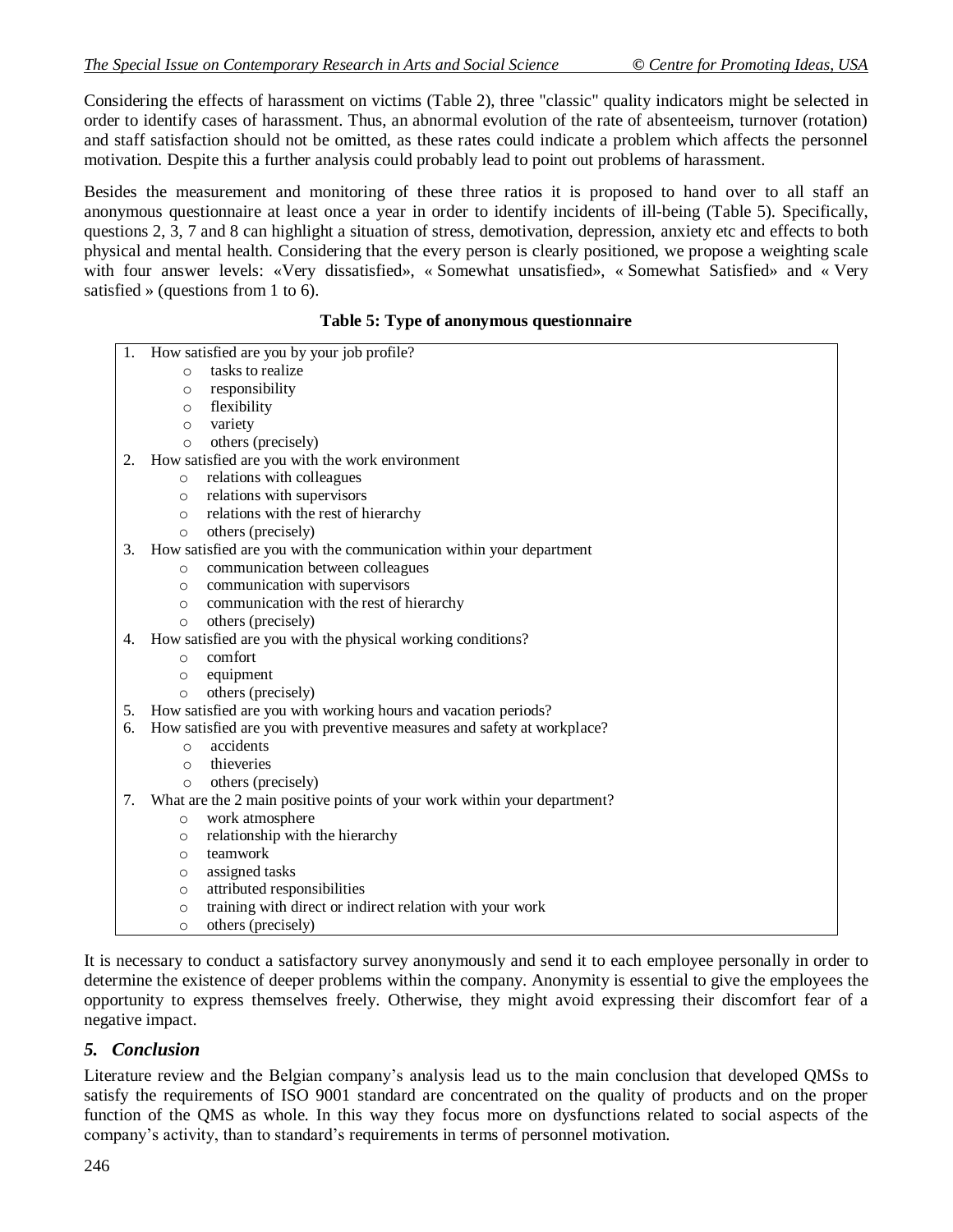However, we estimate that the important impacts of social problems (like harassment) on the quality of products and services and thus on the company's reputation, it should not be neglected. There is therefore a need for implementation of the appropriate tools in order to detect the problems as early as possible. On this behalf, it is proposed to ISO 9001 certified companies to choose indicators that are applicable to identify anomalies in the eight key areas of standard. It would also be interesting to deal with a further analysis which will include social dimensions and the implementation of corrective and preventive actions in order to avoid the non-conformity and similar cases of workplace harassment.

However the indicators should not be considered as the main solution, but as a sign, a warning alarm for the companies to arrange such problems as quickly as possible. It is, among others, essential to complete the information provided by the indicators, through the use of other tools such as satisfaction surveys which might indicate the nature of problems.

Workplace harassment can have tremendous consequences for the employees (impacts on the private area, on the psychical health, etc.) but also for the enterprise (high absenteeism, reduced productivity, impact on quality products, etc.). Being attentive to this problem is very beneficial for the company as long as it avoids loss of profitability.

# *6. References*

Boutry M. (2000). « Construction d'indicateurs », Université de Nancy 2, 33 p.

- Brégier G. (2008). « Pour un meilleur usage des Comités d'Hygiène, de sécurité et des Conditions de Travail (CHSCT) », Guide, 281 p.
- Cassitto M. G., Fattorini E., Gilioni R., Rengo C. and Gonik V. (2003). « Raising awareness of psychological harassment at work », protecting workers' health Series No 4, Geneva: World Health Organization.
- Clarkson M. (1995). « A stakeholder framework for analysing and evaluating corporate social performance », Academy of Management Review, vol. 20, pp. 92-117.
- De Troz A. (2005). « Violence, harcèlement moral et sexuel au travail : Implications du rôle du conseiller en prévention chargé des aspects psychosociaux du travail dans les entreprises et institutions », Journal International de Victimologie,  $N^{\circ}$  2, 21 p.
- Di Martino V., Helge H. and Cooper C. L. (2003). « Preventing violence and harassment in the workplace », European Foundation for the Improvement of Living and Working Conditions.
- Doucet C. (2008). « Les indicateurs qualité », Fiche pratique, Doucet conseil, 4 p.
- Douglas A., Coleman S., Oddy R. (2003). « The case for ISO 9000 », The TQM Magazine, Vol. 15 Iss: 5, pp.316 - 324
- Dowling G. (2001). « Creating Corporate Reputations : Identify, Image and Performance », Oxford University Press, 301 p.
- Einarsen, S., Raknes, B.I. and Matthiesen, S.B. (1994). « Bullying and harassment at work and their relationships to work environment quality: an exploratory study », The European Work and Organisational Psychologist, Vol. 4, pp. 381-401.
- Feng M., Terziovski M., Samson D. (2007). « Relationship of ISO 9001:2000 quality system certification with operational and business performance : A survey in Australia and New Zealand-based manufacturing and service companies », Journal of Manufacturing Technology Management, Vol. 19 Iss: 1, pp. 22-37.
- Franceschini F., Galleto M., Maisano D. (2007). « Management by Measurement: Designing Key Indicators and Performance Measurement Systems » , Springer, 242 p.
- Gotzamani K. D., Tsiotras G. D. (2002). « The true motives behind ISO 9000 certification: Their effect on the overall certification benefits and long term contribution towards TQM, International Journal of Quality & Reliability Management », Vol. 19 Iss: 2, pp.151-169.
- Hansen A. M., Hogh A., Persson R., Karlson B., Garde A. H. and Orbaek P. (2006). « Bullying at work, health outcomes and physiological stress response », Journal of Psychosomatic Research, Vol. 60 Iss: 1, pp. 63– 72
- Hauge L. J., Skogstad A., Einarsen S. (2010). « The relative impact of workplace bullying as a social stressor at work », Scandinavian Journal of Psychology, Vol. 51 Iss: 5, 426–433